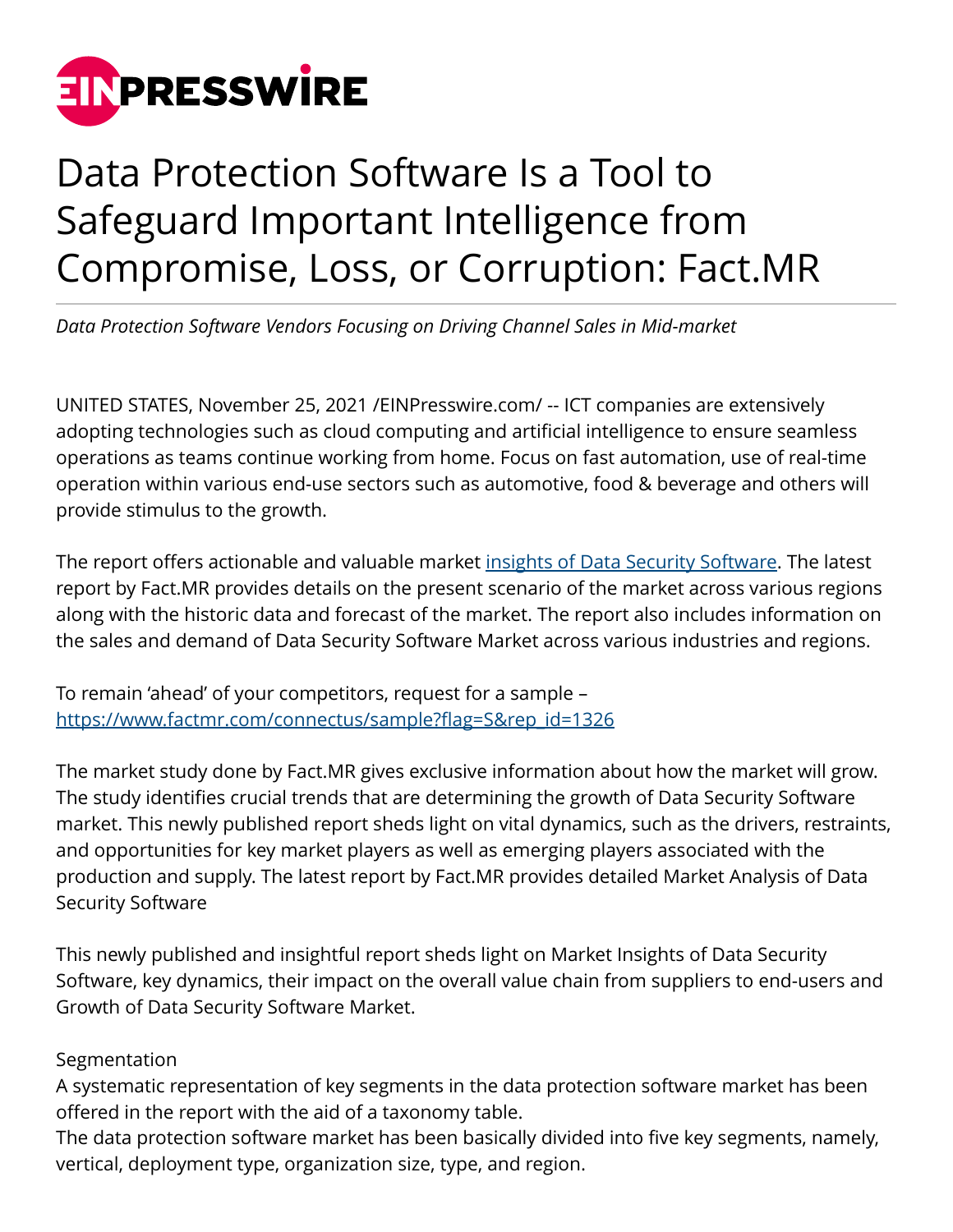Types of data protection software include solutions (data backup & recovery, disaster recovery, data security, and data compliance) and services (professional services and managed services). On the basis of organization type, the data protection software market has been bifurcated into SMEs and larger enterprises.

Deployment types of the data protection software analyzed in the report include cloud and onpremise. On the basis of vertical, the data protection software market has been categorized into media & entertainment, retail, manufacturing, IT & telecom, education, healthcare, government, BFSI, and others. The data protection software market has been regionally segmented into Asia-Pacific excluding Japan (APEJ), North America, Europe, CIS & Russia, Japan, Latin America, and Middle East & Africa (MEA).

Data Protection Software Market Scope Of The Report

Fact.MR's report provides forecast and assessment on the data protection software market for the period of forecast, 2018 to 2028, and the market size has been evaluated in terms of value (US\$ Mn).

Need more information about Report Methodology? Click here[https://www.factmr.com/connectus/sample?flag=RM&rep\\_id=1326](https://www.factmr.com/connectus/sample?flag=RM&rep_id=1326)

A plethora of factors that impact supply & demand trends in the data protection software market have been analyzed and elaborated. The scope of the report is to offer its readers valuable intelligence so that they are able to make fact-based decisions for the expansion of their businesses.

The data protection software market continues to observe bullish prospects, with a revenue increase estimated at over US\$ 750 Mn in 2018 over 2017, according to a recent Fact.MR study. The report envisages solutions to remain sought-after in the data protection and software market, while revenues from services are foreseen to outpace those from solutions through 2028.

Managed services have traditionally reigned supreme in the data protection software market, meanwhile professional services have rapidly gained ground recently. Fact.MR's study envisages professional services to pose a close competition to managed services in terms of revenue share, with the difference in 2018 estimated at just 1%.

Demand for managed services continues to remain at an all-time-high, with new providers emerging in the market as SMEs outsource their IT requirements to free up internal resources for focusing on critical activities. However, professional services are now attracting established organizations and SMEs alike, owing to their proactivity in identifying sensitive data and assessing the same. Professional data protection services further aid in demonstrating compliance for data processing to maintain security, meanwhile facilitating establishment and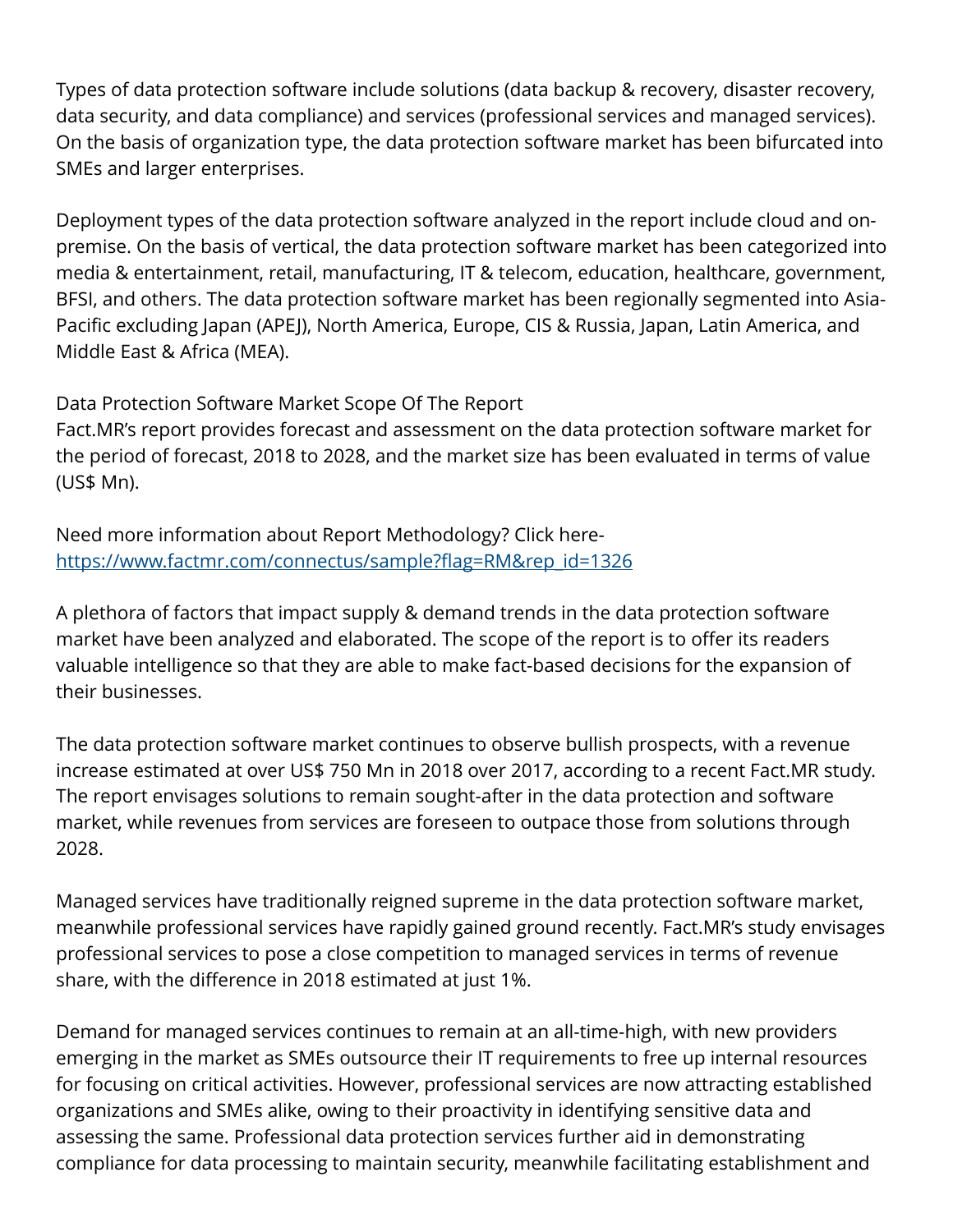maintaining of data inventory.

Sensing varied requirements from end-use verticals, data protection software developers have introduced diverse solutions to the market, ranging from data backup & recovery to data compliance. While data backup & recovery and disaster recovery have traditionally subjugated revenue share of worldwide data protection software solution sales, growth of data security and data compliance has witnessed rapid rise recently, and the status quo is expected to prevail in the forthcoming years.

"Several business are relying on the in-house cybersecurity professionals, while seeking the same by outsourcing to IT firms. The rate at which the cybercriminals are breaching the security systems is met by rising number of perks businesses, who are willing to spend more to acquire tech minds. Most of the compliance initiatives are undergird by national legislations, rooted in security concerns that revolve around solutions and services of data protection software. However, enterprises are focusing on the management, governing and ensuring compliance to overwhelm the amount of data being produced, particular in the face of worldwide legislations such as GDPR, instead of national regulations," says a lead analyst at Fact.MR.

Revenues from sales of data protection software to SMEs have gained a significant uptick recently, as small business owners hold the risk of costly repercussions if data protection compliance is ignored. A CAGR of 14.1% has been foreseen for revenues from data protection software sales in SMEs through 2028. However, revenue share of large enterprises in the data protection software market continues to remain comparatively higher over the period of forecast. Business that manage the time for complying with regulations apropos of the data protection are expected to witness a robust and reliable establishment of contractual relationships, compliance processes, information security and data management.

Cloud-based deployment of data protection software is estimated to speed up, to account for nearly-equal revenue share of the data protection software market as that of on-premise deployment, despite latter's supremacy. Cloud-based deployment of the data protection software, as the technology aids in ensuring data protection practices compliant with regulations. However, security issues continue to prevail in case of cloud-based data protection software deployments, which in turn underpins the preeminence of on-premise deployment.

Key vendors in the data protection software market are focusing on global expansion, by installing new facilities or entering into partnership with software distributors or vendors. The primary objective behind such expansion strategies is to strengthen their support services associated with advanced data security solutions. Leading data protection software market vendors are also concentrating on application-specific advanced data protection suite offerings, to prevent data theft and data loss, thereby gaining customer loyalty and enhancing their business profiles.

Full Access of this Exclusive Report is Available at- <https://www.factmr.com/checkout/1326>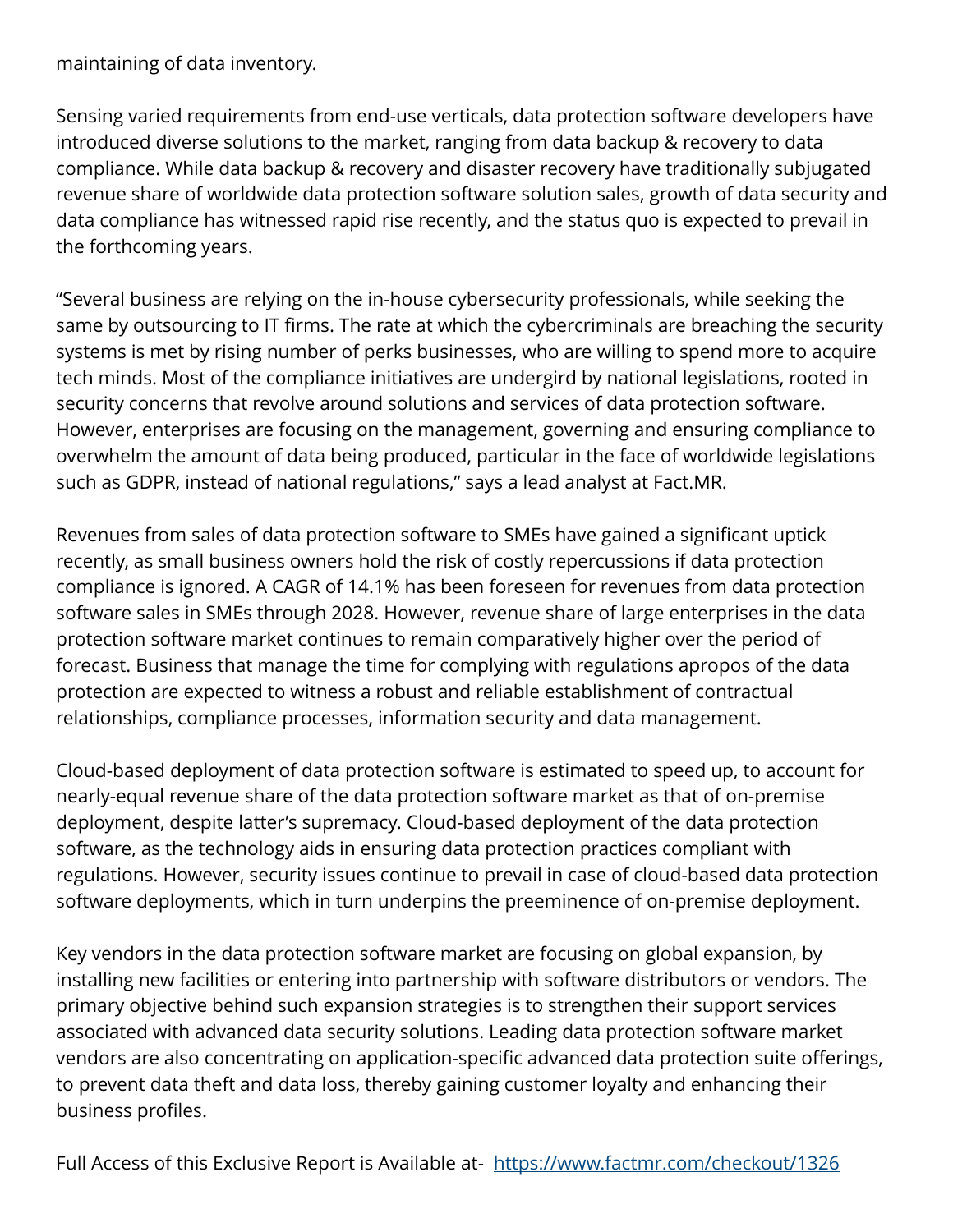## Research Methodology

Fact.MR's report on the data protection software market has been compiled by adhering to a robust research methodology that involves a homogenous mixture of primary and secondary researches.

This research methodology has aided analysts in developing the report on the data protection software market in arriving at accurate market size, and imperative numbers such as CAGR and revenue share of key segments of the data protection software market.

Information gathered on the data protection software market has been transitioning through several validation funnels, prior to their incorporation in the report. The credibility of statistics derived and data gained on the data protection software market is based on the unique nature of Fact.MR's research approach, which claims the provision of authentic data and ensuring greater accuracy.

The scope of the report is to offer precise intelligence & insights on the data protection software market so that the readers can make fact-based future decisions for their businesses.

Explore Fact.MR's Coverage on the Technology Domain

• Advanced Antenna System Market Forecast, Trends Analysis & Competition Tracking - Global Review 2021 to 2031: <https://www.factmr.com/report/advanced-antenna-system-market>

• Multiband Booster Market Forecast, Trends Analysis & Competition Tracking - Global Review 2021 to 2031: <https://www.factmr.com/report/multiband-booster-market>D

• Optical Fronthaul Market Forecast Trend Analysis & Competition Tracking - Global Review 2021 to 2031:<https://www.factmr.com/report/optical-fronthaul-market>

About Us:

Market research and consulting agency with a difference! That's why 80% of Fortune 1,000 companies trust us for making their most critical decisions. While our experienced consultants employ the latest technologies to extract hard-to-find insights, we believe our USP is the trust clients have on our expertise. Spanning a wide range – from automotive & industry 4.0 to healthcare & retail, our coverage is expansive, but we ensure even the most niche categories are analyzed. Our sales offices in United States and Dublin, Ireland. Headquarter based in Dubai, UAE. Reach out to us with your goals, and we'll be an able research partner.

Contact: US Sales Office: 11140 Rockville Pike Suite 400